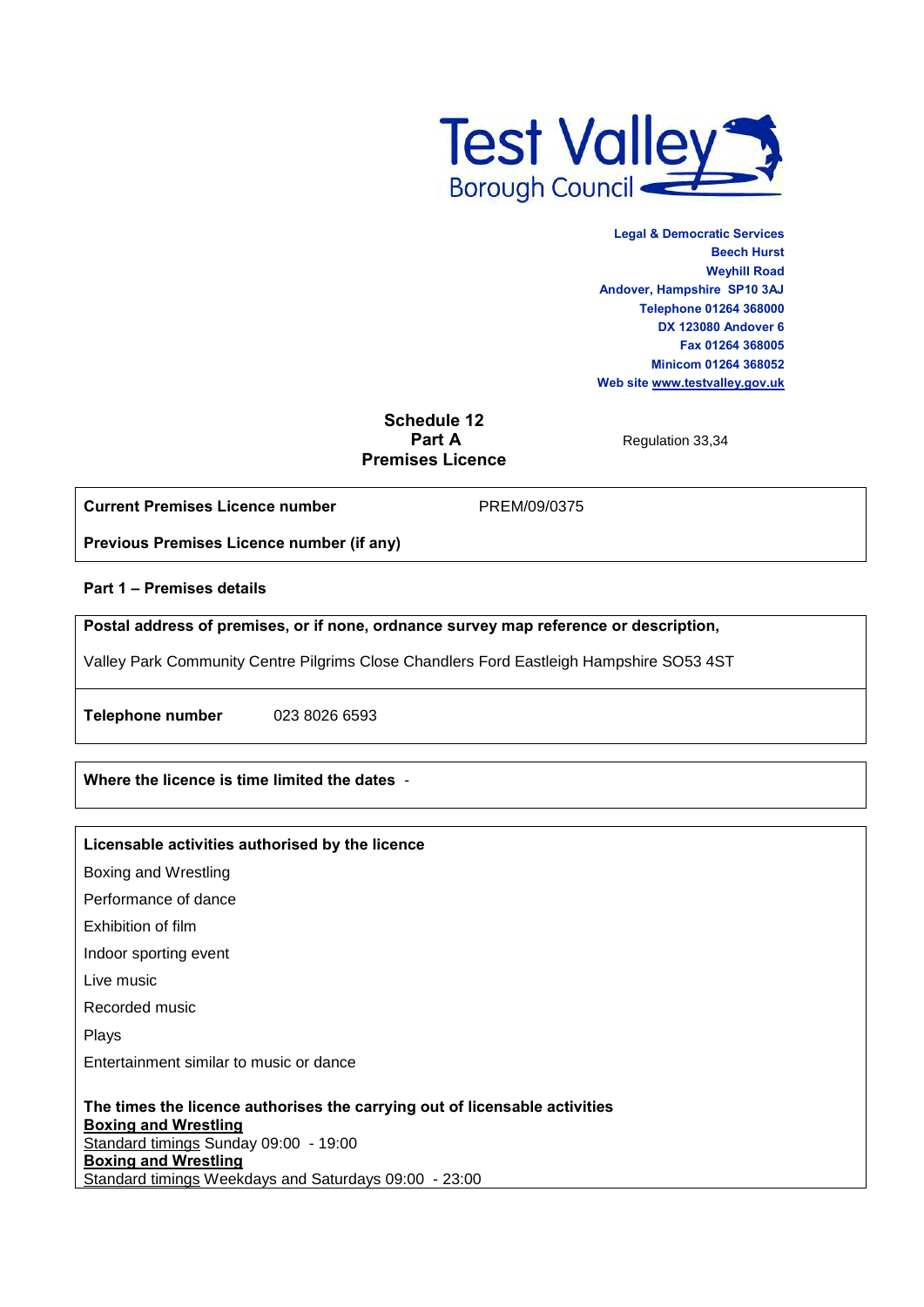**Performance of dance** Standard timings Sunday 09:00 - 19:00 **Performance of dance** Standard timings Weekdays and Saturdays 09:00 - 23:00 **Exhibition of film** Standard timings Sunday 09:00 - 19:00 **Exhibition of film** Standard timings Weekdays and Saturdays 09:00 - 23:00 **Indoor sporting event** Standard timings Sunday 09:00 - 19:00 **Indoor sporting event** Standard timings Weekdays and Saturdays 09:00 - 23:00 **Live music** Standard timings Sunday 09:00 - 19:00 **Live music** Standard timings Weekdays and Saturdays 09:00 - 23:00 **Recorded music** Standard timings Sunday 09:00 - 19:00 **Recorded music** Standard timings Weekdays and Saturdays 09:00 - 23:00 **Plays** Standard timings Sunday 09:00 - 19:00 **Plays** Standard timings Weekdays and Saturdays 09:00 - 23:00 **Entertainment similar to music or dance** Standard timings Sunday 09:00 - 19:00 **Entertainment similar to music or dance** Standard timings Weekdays and Saturdays 09:00 - 23:00

## **The opening hours of the premises**

#### **Where the licence authorises supplies of alcohol whether these are on and / or off supplies**

-

#### **Part 2**

**Name, (registered) address, telephone number and email (where relevant) of holder of premises licence** Valley Park Community Association Valley Park Community Centre Pilgrims Close Chandlers Ford Eastleigh **Hampshire** SO53 4ST

**Registered number of holder, for example company number, charity number (where applicable)**

**Name, address and telephone number of designated premises supervisor where the premises licence authorises for the supply of alcohol**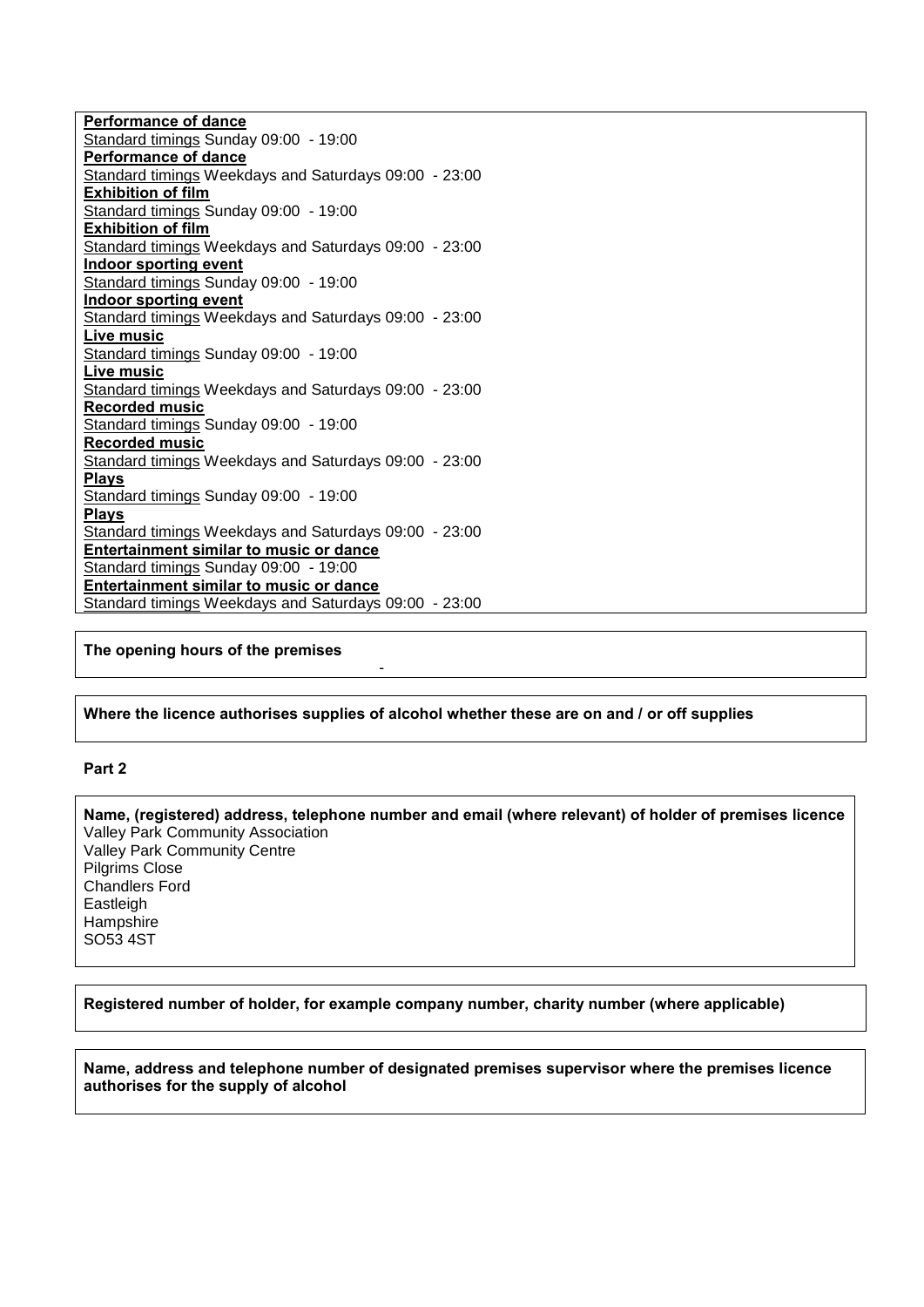#### **Personal licence number and issuing authority of personal licence held by designated premises supervisor where the premises licence authorises for the supply of alcohol**

This premises licence is issued by Test Valley Borough Council as licensing authority under part 3 of the Licensing Act 2003 and regulations made thereunder

Date licence originally granted 29th day of April 2009 Date this licence printed 5 November 2014

Test Valley Borough Council Beech Hurst Weyhill Road Andover Hampshire SP<sub>10</sub> 3AJ